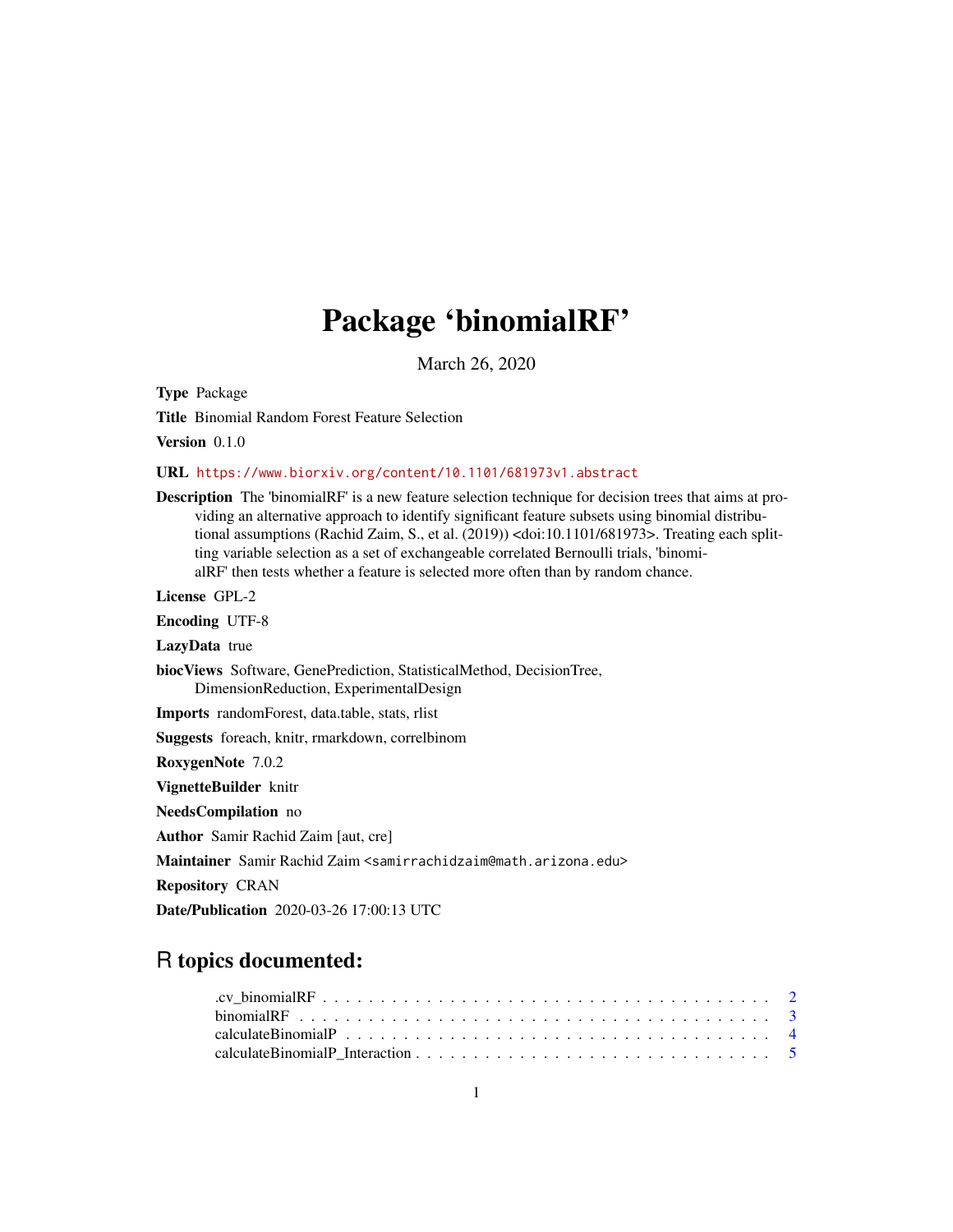#### <span id="page-1-0"></span>2 .cv\_binomialRF

| Index |  |
|-------|--|
|       |  |
|       |  |
|       |  |

.cv\_binomialRF *random forest feature selection based on binomial exact test*

#### Description

cv.binomialRF is the cross-validated form of the binomialRF, where K-fold crossvalidation is conducted to assess the feature's significance. Using the cvFolds=K parameter, will result in a Kfold cross-validation where the data is 'chunked' into K-equally sized groups and then the averaged result is returned.

#### Usage

```
cv\_binomialRF(X, y, cvFolds = 5, fdr.threshold = 0.05,fdr.method = "BY", ntrees = 2000, keep.both = FALSE)
```
#### Arguments

| X             | design matrix                                                                                                                                          |
|---------------|--------------------------------------------------------------------------------------------------------------------------------------------------------|
| y             | class label                                                                                                                                            |
| cvFolds       | how many times should we perform cross-validation                                                                                                      |
| fdr.threshold | fdr.threshold for determining which set of features are significant                                                                                    |
| fdr.method    | how should we adjust for multiple comparisons (i.e., p. adjust. methods = c("holm",<br>"hochberg", "hommel", "bonferroni", "BH", "BY", "fdr", "none")) |
| ntrees        | how many trees should be used to grow the random Forest? (Defaults to 5000)                                                                            |
| keep.both     | should we keep the naive binomialRF as well as the correlated adjustment                                                                               |

#### Value

a data.frame with 4 columns: Feature Name, cross-validated average for Frequency Selected, CV Median (Probability of Selecting it randomly), CV Median (Adjusted P-value based on fdr.method), and averaged number of times selected as signficant.

#### References

Zaim, SZ; Kenost, C.; Lussier, YA; Zhang, HH. binomialRF: Scalable Feature Selection and Screening for Random Forests to Identify Biomarkers and Their Interactions, bioRxiv, 2019.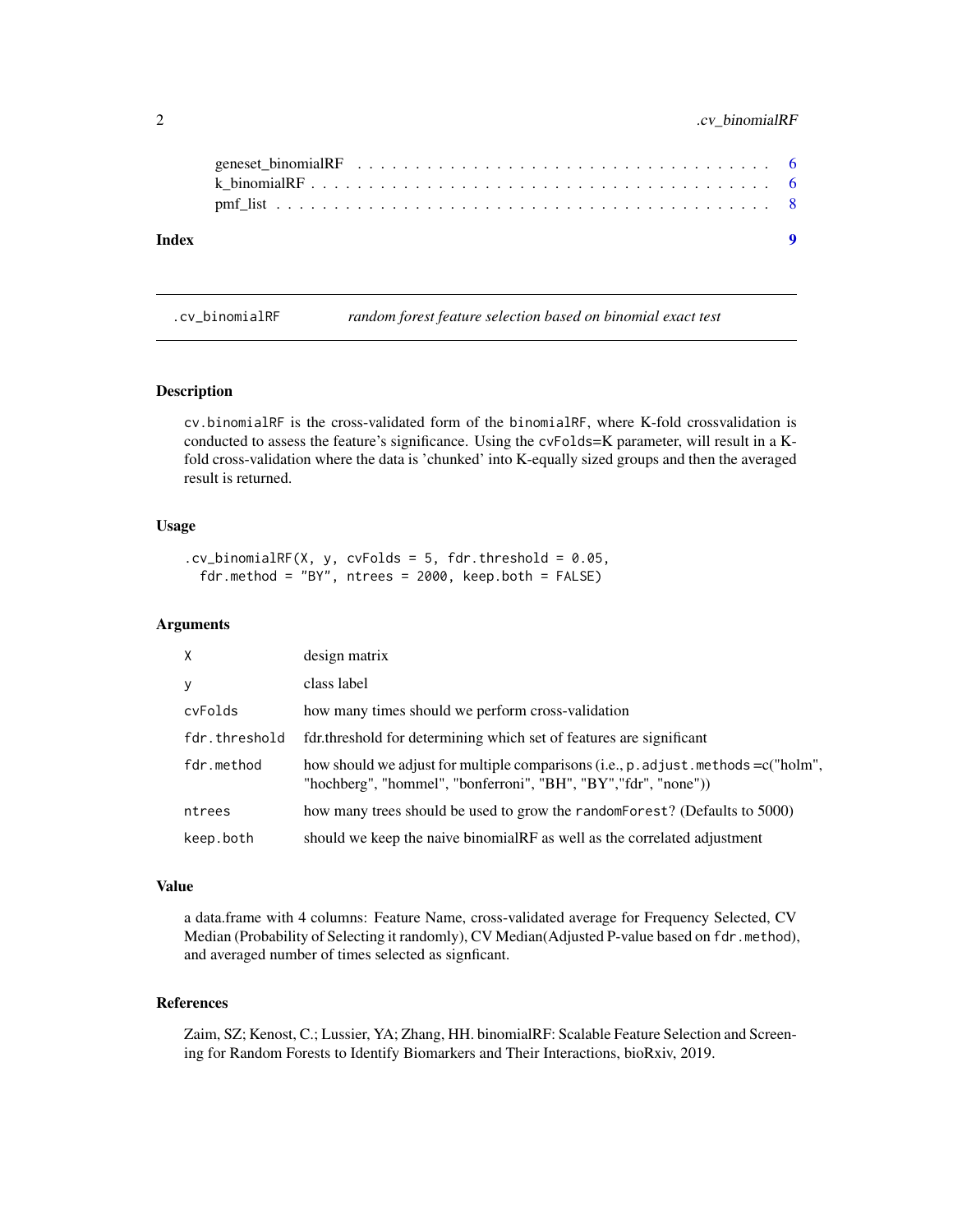#### <span id="page-2-0"></span>binomialRF 3

#### Examples

```
set.seed(324)
```

```
###############################
### Generate simulation data
###############################
X = matrix(rnorm(1000), ncol=10)trueBeta= c(rep(10,5), rep(0,5))
z = 1 + X %*% trueBeta
pr = 1/(1+exp(-z))y = as.factor(rbinom(100,1,pr))
###############################
### Run cross-validation
###############################
```
binomialRF *random forest feature selection based on binomial exact test*

#### Description

binomialRF is the R implementation of the feature selection algorithm by (Zaim 2019)

#### Usage

```
binomialRF(X,y, fdr.threshold = .05, fdr.method = 'BY',
                      ntrees = 2000, percent_features = .5,
                      keep.both=FALSE, user_cbinom_dist=NULL,
                      sampsize=round(nrow(X)*.63))
```
#### Arguments

| $\mathsf{x}$     | design matrix                                                                                                                                          |  |
|------------------|--------------------------------------------------------------------------------------------------------------------------------------------------------|--|
| У                | class label                                                                                                                                            |  |
| fdr.threshold    | fdr.threshold for determining which set of features are significant                                                                                    |  |
| fdr.method       | how should we adjust for multiple comparisons (i.e., p. adjust. methods = c("holm",<br>"hochberg", "hommel", "bonferroni", "BH", "BY", "fdr", "none")) |  |
| ntrees           | how many trees should be used to grow the randomForest?                                                                                                |  |
| percent_features |                                                                                                                                                        |  |
|                  | what percentage of L do we subsample at each tree? Should be a proportion<br>between $(0,1)$                                                           |  |
| keep.both        | should we keep the naive binomialRF as well as the correlated adjustment                                                                               |  |
| user_cbinom_dist |                                                                                                                                                        |  |
|                  | insert either a pre-specified correlated binomial distribution or calculate one via<br>the R package correl binom.                                     |  |
| sampsize         | how many samples should be included in each tree in the randomForest                                                                                   |  |
|                  |                                                                                                                                                        |  |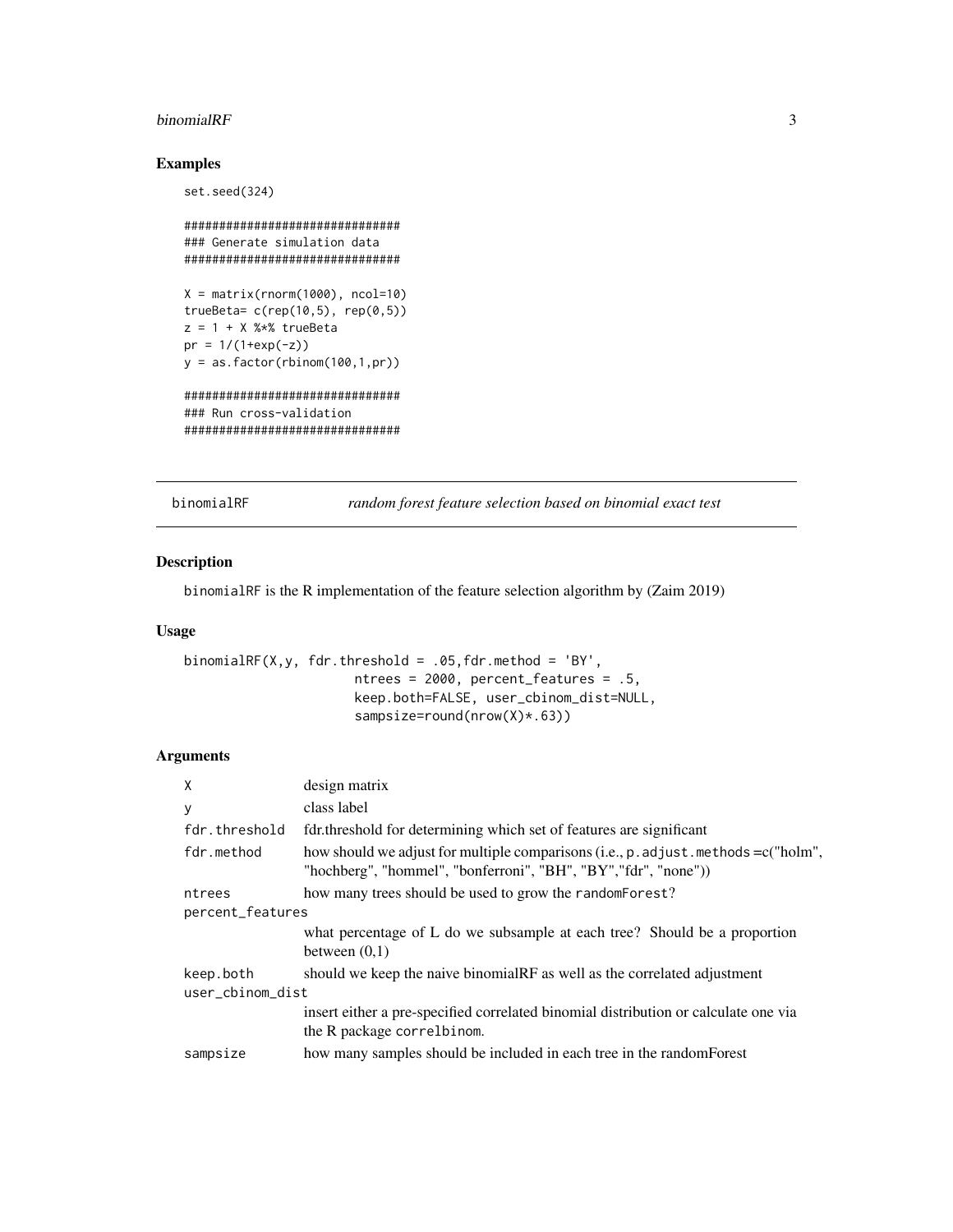#### <span id="page-3-0"></span>Value

a data.frame with 4 columns: Feature Name, Frequency Selected, Probability of Selecting it randomly, Adjusted P-value based on fdr.method

#### References

Zaim, SZ; Kenost, C.; Lussier, YA; Zhang, HH. binomialRF: Scalable Feature Selection and Screening for Random Forests to Identify Biomarkers and Their Interactions, bioRxiv, 2019.

#### Examples

```
set.seed(324)
###############################
### Generate simulation data
###############################
X = matrix(rnorm(1000), ncol=10)trueBeta= c(rep(10,5), rep(0,5))
z = 1 + X %*% trueBeta
pr = 1/(1+exp(-z))y = as.factor(rbinom{100,1,pr})###############################
### Run binomialRF
###############################
require(correlbinom)
rho = 0.33ntrees = 250
cbinom = correlbinom(rho, successprob = calculateBinomialP(10, .5), trials = ntrees,
                               precision = 1024, model = 'kuk')binom.rf <-binomialRF(X,y, fdr.threshold = .05,fdr.method = 'BY',
                      ntrees = ntrees,percent_features = .5,
                      keep.both=FALSE, user_cbinom_dist=cbinom,
                      sampsize=round(nrow(X)*rho))
print(binom.rf)
```
calculateBinomialP *calculate the probability, p, to conduct a binomial exact test*

#### Description

calculateBinomialP returns a probability of randomly selecting a feature as the root node in a decision tree. This is a generic function that is called internally in binomialRF but that may also be called directly if needed. The arguments ... should be, L= Total number of features in X, and percent\_features= what percent of L is subsampled in the randomForest call.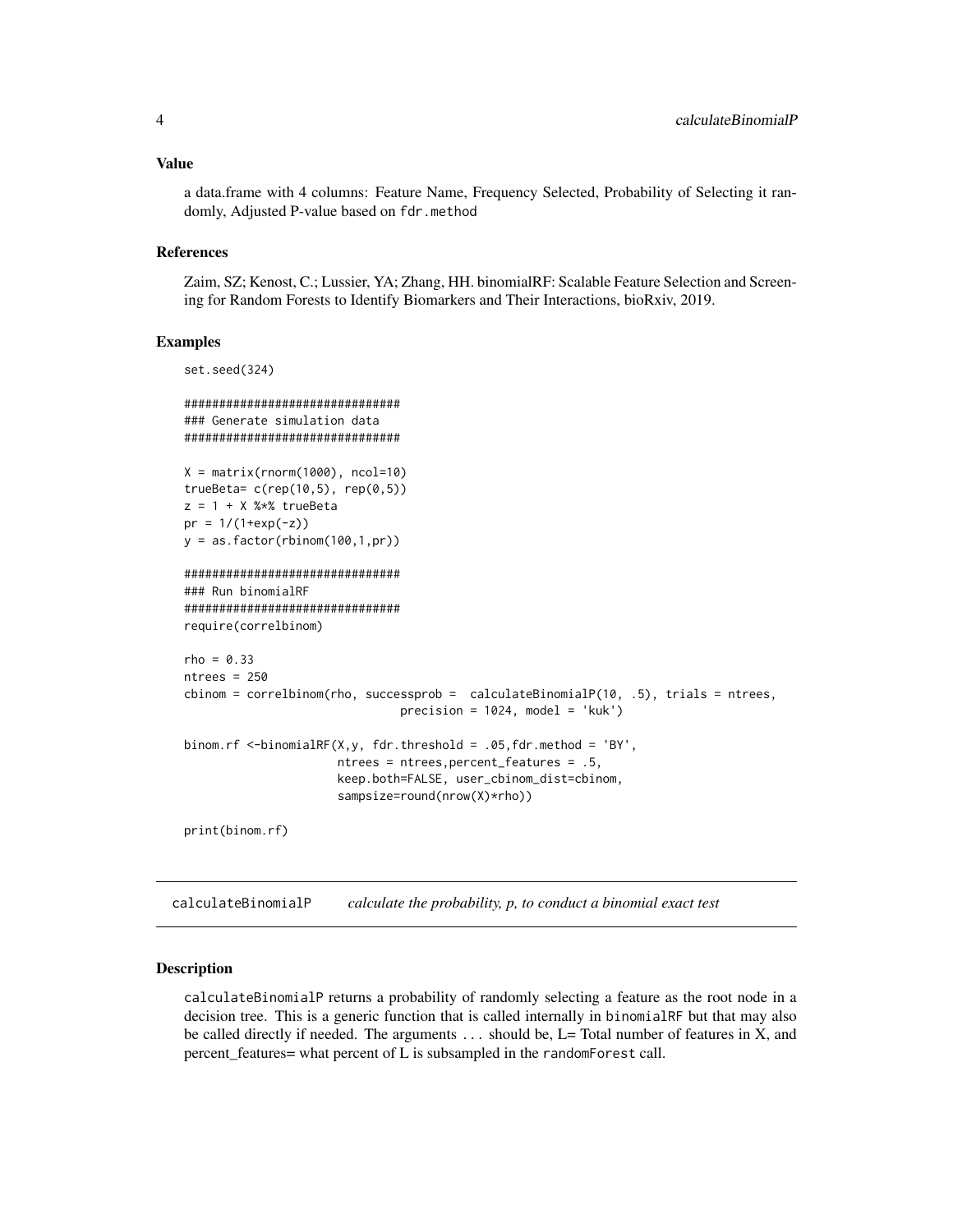#### <span id="page-4-0"></span>Usage

calculateBinomialP(L, percent\_features)

#### Arguments

L the total number of features in X. Should be a positive integer  $>1$ 

#### percent\_features

what percentage of L do we subsample at each tree? Should be a proportion between (0,1)

#### Value

If L is an integeter returns a probability value for selecting predictor Xj randomly

#### Examples

```
calculateBinomialP(110, .4)
calculateBinomialP(13200, .5)
```
calculateBinomialP\_Interaction

*calculate the probability, p, to conduct a binomial exact test*

#### Description

calculateBinomialP\_Interaction returns a probability of randomly selecting a feature as the root node in a decision tree. This is a generic function that is called internally in binomialRF but that may also be called directly if needed. The arguments ... should be, L= Total number of features in X, and percent\_features= what percent of L is subsampled in the randomForest call.

#### Usage

```
calculateBinomialP_Interaction(L, percent_features, K = 2)
```
#### Arguments

L the total number of features in X. Should be a positive integer  $>1$ percent\_features what percentage of L do we subsample at each tree? Should be a proportion between (0,1) K interaction level

#### Value

If L is an integeter returns a probability value for selecting predictor Xj randomly

#### Examples

```
calculateBinomialP_Interaction(110, .4,2 )
```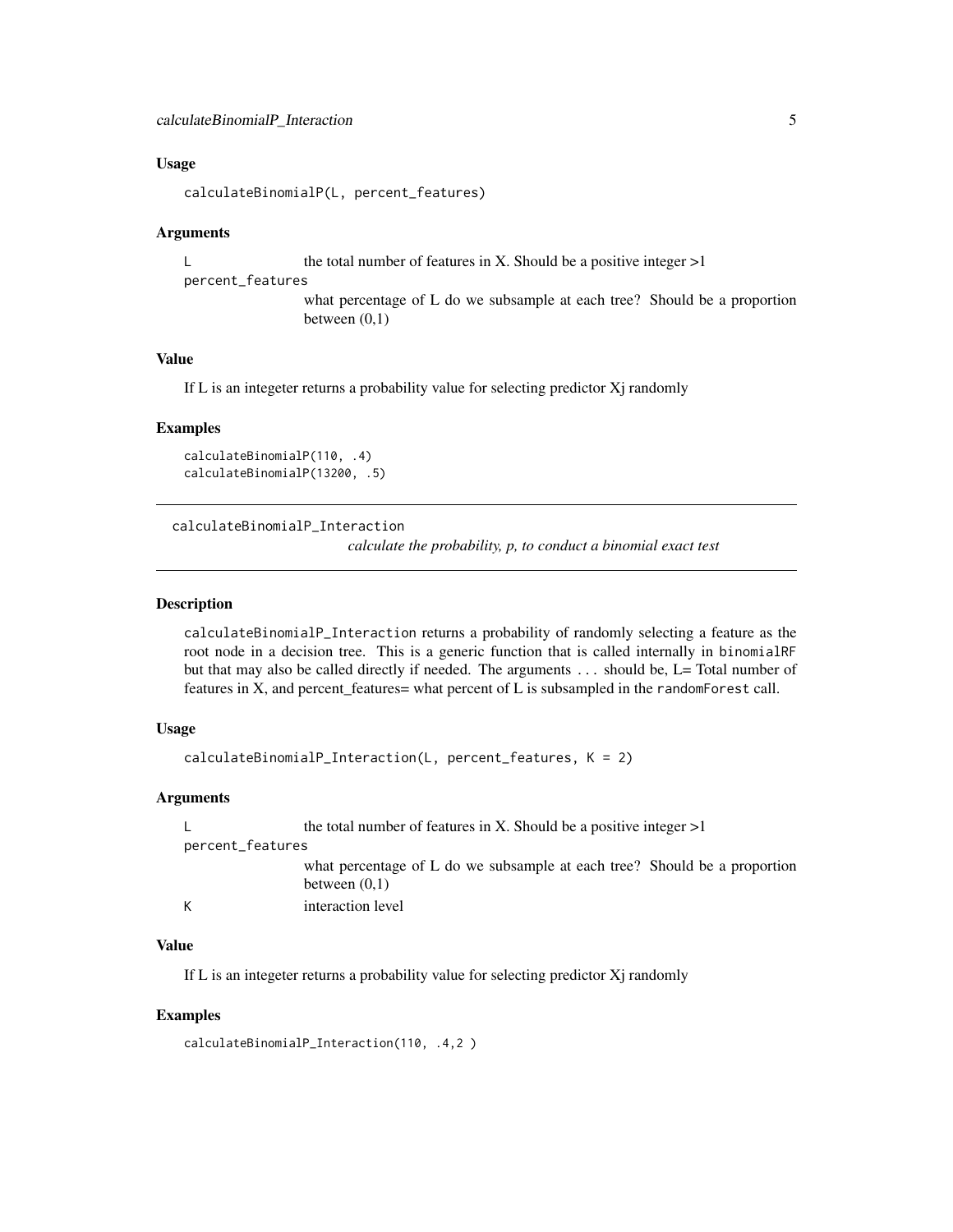<span id="page-5-0"></span>geneset\_binomialRF *random forest feature selection based on binomial exact test*

#### Description

binomialRF is the R implementation of the feature selection algorithm by (Zaim 2019)

#### Usage

```
geneset_binomialRF(binomialRF_object, gene_ontology, cutoff = 0.2)
```
#### Arguments

binomialRF\_object

|               | the binomialRF object output                                                            |
|---------------|-----------------------------------------------------------------------------------------|
| gene_ontology | a two- or three-column representation of a gene ontology with gene and geneset<br>names |
| cutoff        | a real-valued number between 0 and 1, used as a p-value threshold                       |

#### Value

a data.frame with 4 columns: Geneset Name, P-value, Adjusted P-value based on fdr.method

#### References

Zaim, SZ; Kenost, C.; Lussier, YA; Zhang, HH. binomialRF: Scalable Feature Selection and Screening for Random Forests to Identify Biomarkers and Their Interactions, bioRxiv, 2019.

#### Description

k\_binomialRF is the R implementation of the interaction feature selection algorithm by (Zaim 2019). k\_binomialRF extends the binomialRF algorithm by searching for k-way interactions.

#### Usage

```
k_binomialRF(X, y, fdr.threshold = 0.05, fdr.method = "BY",
  ntrees = 2000, percent_features = 0.3, K = 2, cbinom_dist = NULL,
  sampsize = nrow(X) * 0.4
```
k\_binomialRF *random forest feature selection based on binomial exact test*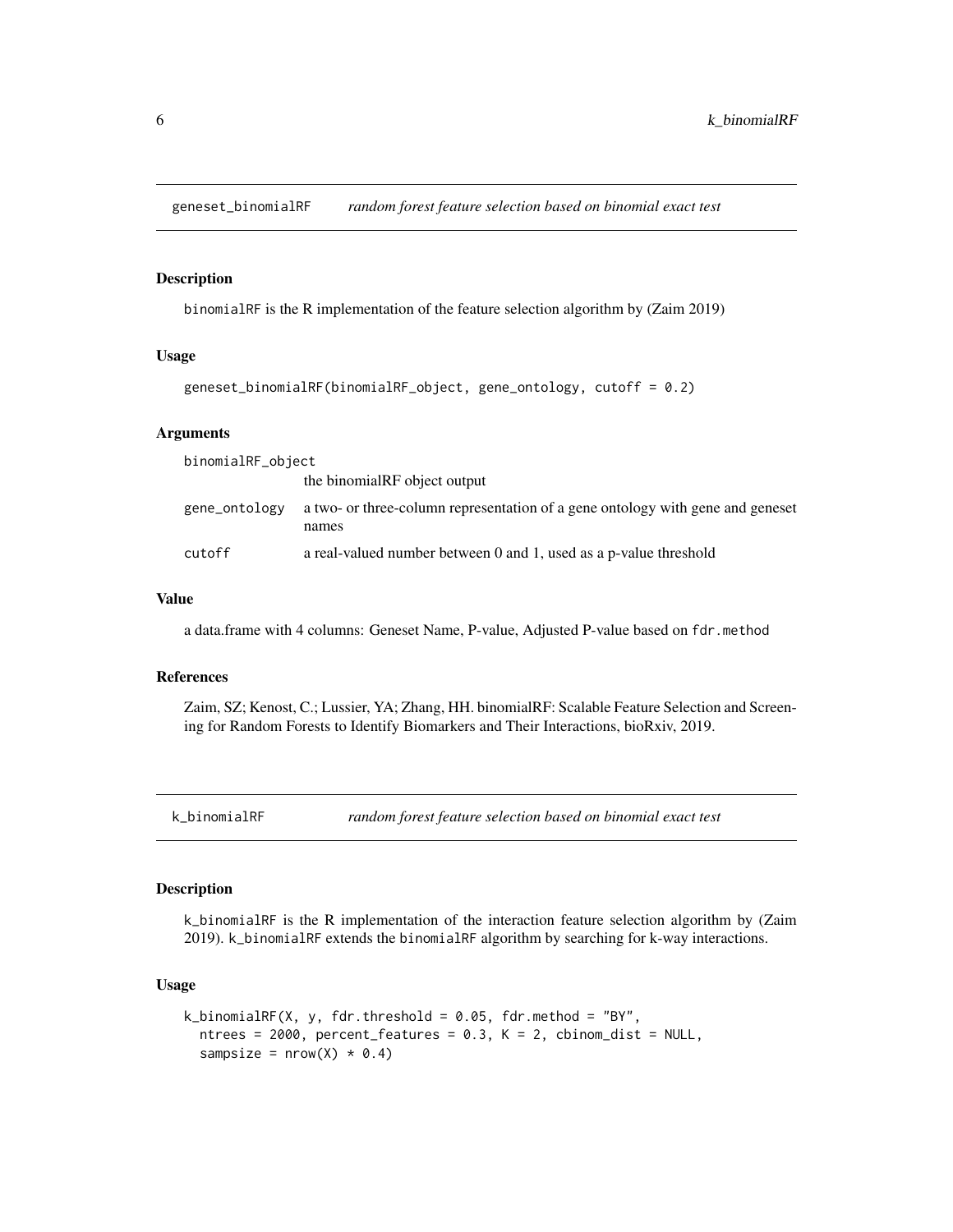#### k\_binomialRF 7

#### **Arguments**

| X                | design matrix                                                                                                                                              |  |
|------------------|------------------------------------------------------------------------------------------------------------------------------------------------------------|--|
| У                | class label                                                                                                                                                |  |
| fdr.threshold    | fdr.threshold for determining which set of features are significant                                                                                        |  |
| fdr.method       | how should we adjust for multiple comparisons (i.e., $p$ . adjust methods = $c("holm",$<br>"hochberg", "hommel", "bonferroni", "BH", "BY", "fdr", "none")) |  |
| ntrees           | how many trees should be used to grow the random Forest? (Defaults to 5000)                                                                                |  |
| percent_features |                                                                                                                                                            |  |
|                  | what percentage of L do we subsample at each tree? Should be a proportion<br>between $(0,1)$                                                               |  |
| К                | for multi-way interactions, how deep should the interactions be?                                                                                           |  |
| cbinom_dist      | user-supplied correlated binomial distribution                                                                                                             |  |
| sampsize         | user-supplied sample size for random forest                                                                                                                |  |

#### Value

a data.frame with 4 columns: Feature Name, Frequency Selected, Probability of Selecting it randomly, Adjusted P-value based on fdr.method

#### References

Zaim, SZ; Kenost, C.; Lussier, YA; Zhang, HH. binomialRF: Scalable Feature Selection and Screening for Random Forests to Identify Biomarkers and Their Interactions, bioRxiv, 2019.

#### Examples

```
set.seed(324)
###############################
### Generate simulation data
###############################
X = matrix(rnorm(1000), ncol=10)trueBeta= c(rep(10,5), rep(0,5))
z = 1 + X % * % trueBetapr = 1/(1+exp(-z))y = rbinom(100,1,pr)
###############################
### Run interaction model
###############################
require(correlbinom)
rho = 0.33ntrees = 250
cbinom = correlbinom(rho, successprob = calculateBinomialP_Interaction(10, .5,2),
                               trials = ntrees, precision = 1024, model = 'kuk')
```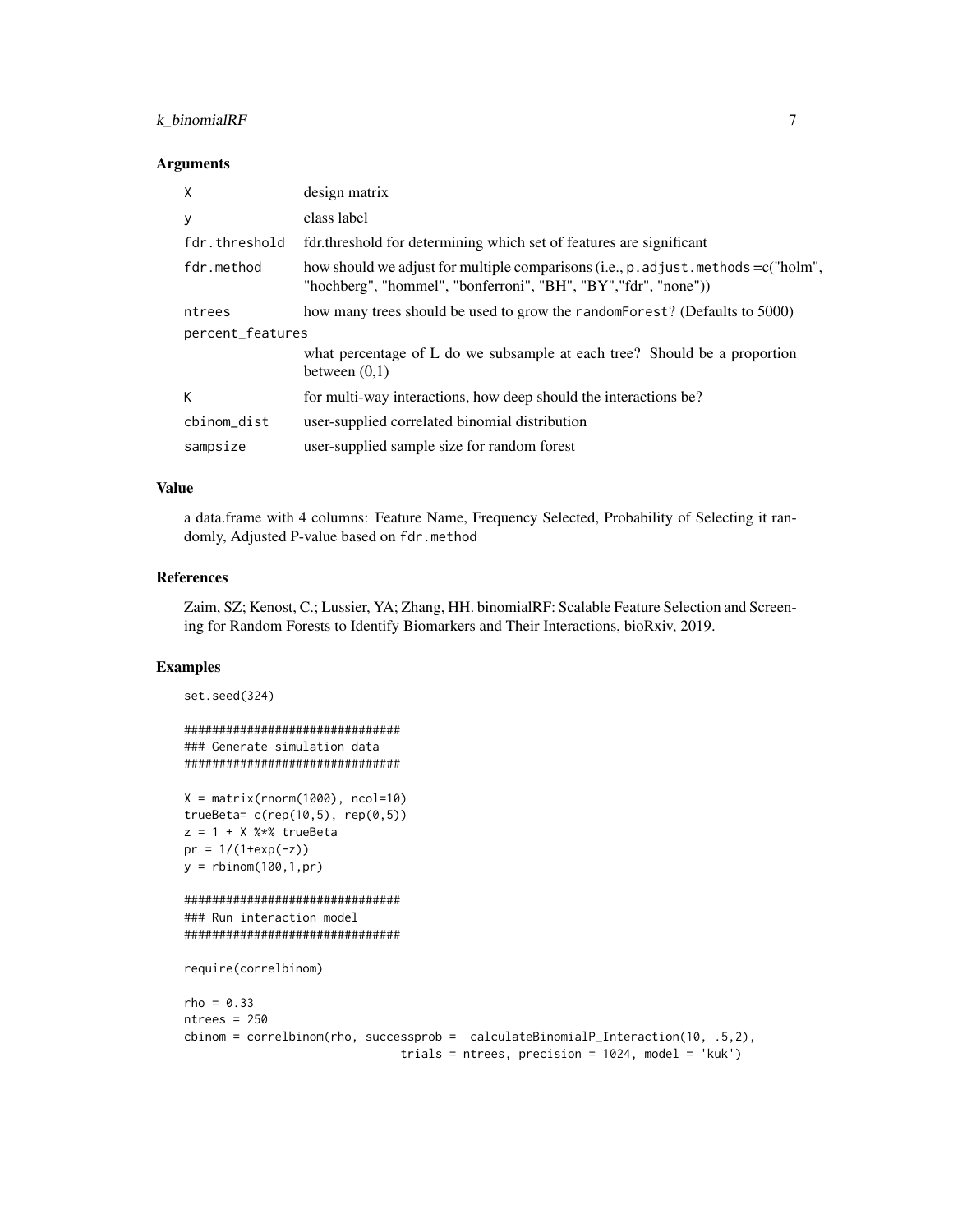```
k.binom.rf <-k_binomialRF(X,y, fdr.threshold = .05,fdr.method = 'BY',
                      ntrees = ntrees,percent_features = .5,
                      cbinom_dist=cbinom,
                      sampsize=round(nrow(X)*rho))
```
pmf\_list *A prebuilt distribution for correlated binary data*

#### Description

This data contains probability mass functions (pmf's) for correlated binary data for various parameters. The sum of correlated exchangeable binary data is a generalization of the binomial distribution that deals with correlated trials. The correlation in decision trees occurs as the subsampling and bootstrapping step in random forests touch the same data, creating a co-dependency. This data contains some pre-calculated distributions for random forests with 500, 1000, and 2000 trees with 10, 100, and 1000 features. For more distributions, they can be calculated via the correlbinom R package.

#### Usage

pmf\_list

#### Format

A list of lists

#### References

Witt, Gary. "A Simple Distribution for the Sum of Correlated, Exchangeable Binary Data." Communications in Statistics-Theory and Methods 43, no. 20 (2014): 4265-4280.